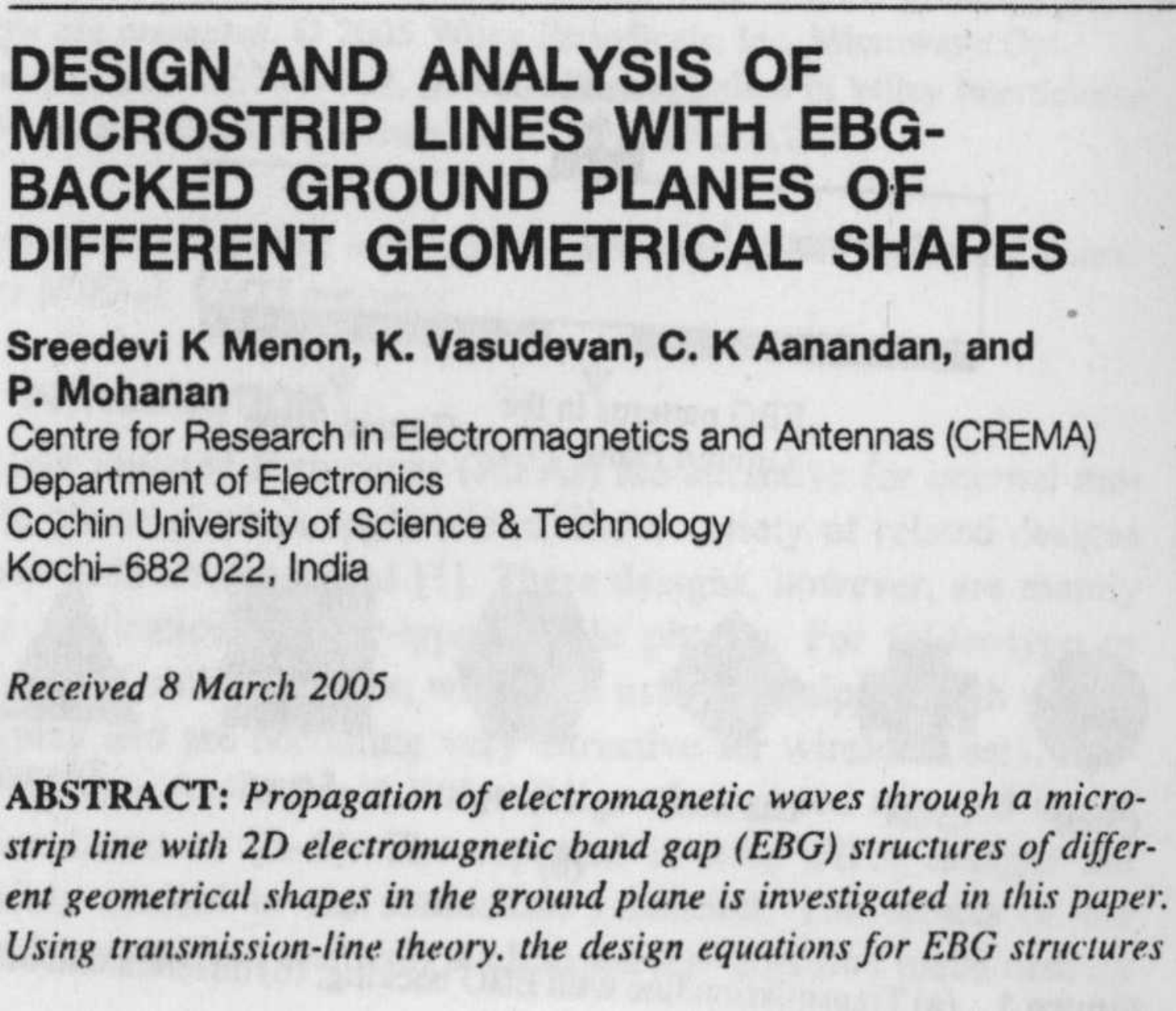*are calculated. The measured, numerical. and simulated results are* **in** good agreement.  $Q$  2005 Wiley Periodicals, Inc. Microwave Opt Technol Lett 46: 544-546, 2005; **Published online** in Wiley **InterScience** (www.interscience.wiley.com). DO] 10.1002/mop.21044

**Key words**: *electromagnetic band gap (EBG) structures: microstrip transmission line: transmission-line theory*

# 1. INTRODUCTION

Propagation of electromagnetic waves through microstrip line can he manipulated and controlled by electromagnetic band gap (EBG) structures in the ground plane. as they exhibit both passband and stop-hand in their frequency spectrum. The main attraction of EBG is that it can simultaneously act as filter [1] and can enhance antenna radiation properties significantly [21 for a certain frequency band.

In this paper, EBG structures that exhibit wide stop-band without an increase in the size of the unit cell are presented. Slots of six different geometrical shapes having the same area and period arc studied in detail. The analysis and synthesis of these structures are conducted using transmission-line theory.

### **2. DESIGN OF MICROSTRIP EBG CELL**

A model to design and analyze EBG structures having the etched periodic pattern of any arbitrary shape using transmission-line theory is presented. According to transmission-line theory, if the values of inductance L and capacitance C are varied periodically, the transmission line can exhibit hand stop characteristics. So it is possible to derive an  $L - C$  equivalent circuit for the EBG cell and, by connecting identical cells in series, the periodic structure will exhibit band-stop characteristics. The effective capacitance  $C_{\text{eff}}$  and inductance  $L_{\text{eff}}$  of the EBG-backed transmission line with *n* number of cells of any arbitrary area A and periodicity *d* on a substrate with dielectric constant  $\varepsilon$ , is given by

$$
C_{\text{eff}} = \frac{\varepsilon_0 \varepsilon A}{d},\tag{1}
$$

$$
L_{\text{eff}} = kn^2 \sqrt{\frac{a}{d}} \mu_0 h\left(\frac{a}{d-a}\right),\tag{2}
$$

where  $\varepsilon_0$  and  $\mu_0$  are the permittivity and permeability of free **space, a is the maximum perturbation width of the unit cell, and h** is the substrate height.



**Figure 1** (a) Transmission line with EBG backing; (b) different unit cells used as EBG structures



Figure 2 Stop-band characteristics for the 2D square lattice in the ground plane ( $\varepsilon_r = 4.7$ ,  $h = 1.6$  mm,  $d = 30$  mm,  $n = 3$ ,  $A = 176.625$  $mm<sup>2</sup>$ )

The correction factor  $k$  is calculated as

$$
k = 1.25
$$
 for  $\varepsilon$ ,  $\leq 6$ ,  $k = 1.2$  for  $6 \leq \varepsilon$ ,  $\leq 9.8$ ,

and  $k = 0.74$  for  $\varepsilon_r \ge 9.8$ . (3)

Then the stop-band center frequency can be calculated from the equation,

$$
f_0 = \frac{1}{2\pi\sqrt{L_{\text{eff}}C_{\text{eff}}}}\tag{4}
$$

and the  $-10$ -dB bandwidth is given as

$$
\Delta f = f_0 \frac{\sqrt{\frac{L_{eff}}{C_{eff}}}}{\eta},
$$
\n(5)

where  $\eta$  is the characteristic impedance of free space. **The lower and upper frequencies are then given by**

$$
f_1 = f_0 - \frac{\Delta f}{2},\tag{6}
$$

$$
f_2 = f_0 + \frac{\Delta f}{2}.
$$
 (7)

These equations facilitate the process of predicting the frequency response if the physical parameters are known or vice versa.

#### **3. EXPERIMENTAL ANALYSIS**

In this paper,  $50\Omega$  microstrip transmission lines with different geometrical EBG structures **having the same** area and period in the ground plane arc studied. The EBG-backed transmission line is shown in Figure 1(a). The different **unit cells used** in the study are shown in Figure 1(b). The substrate used for the present study has a dielectric constant of  $\varepsilon_r = 4.7$  and thickness  $h = 1.6$  mm. The area and period of the **geometrical slots are** kept constant as follows: area  $A = 176.625$  mm<sup>2</sup> and period  $d = 30$  mm. The **transmission** characteristics of the periodic patterns predicted using the equations mentioned in section 2 are validated via IE3d simulation and experiment. The stop-hand characteristics obtained for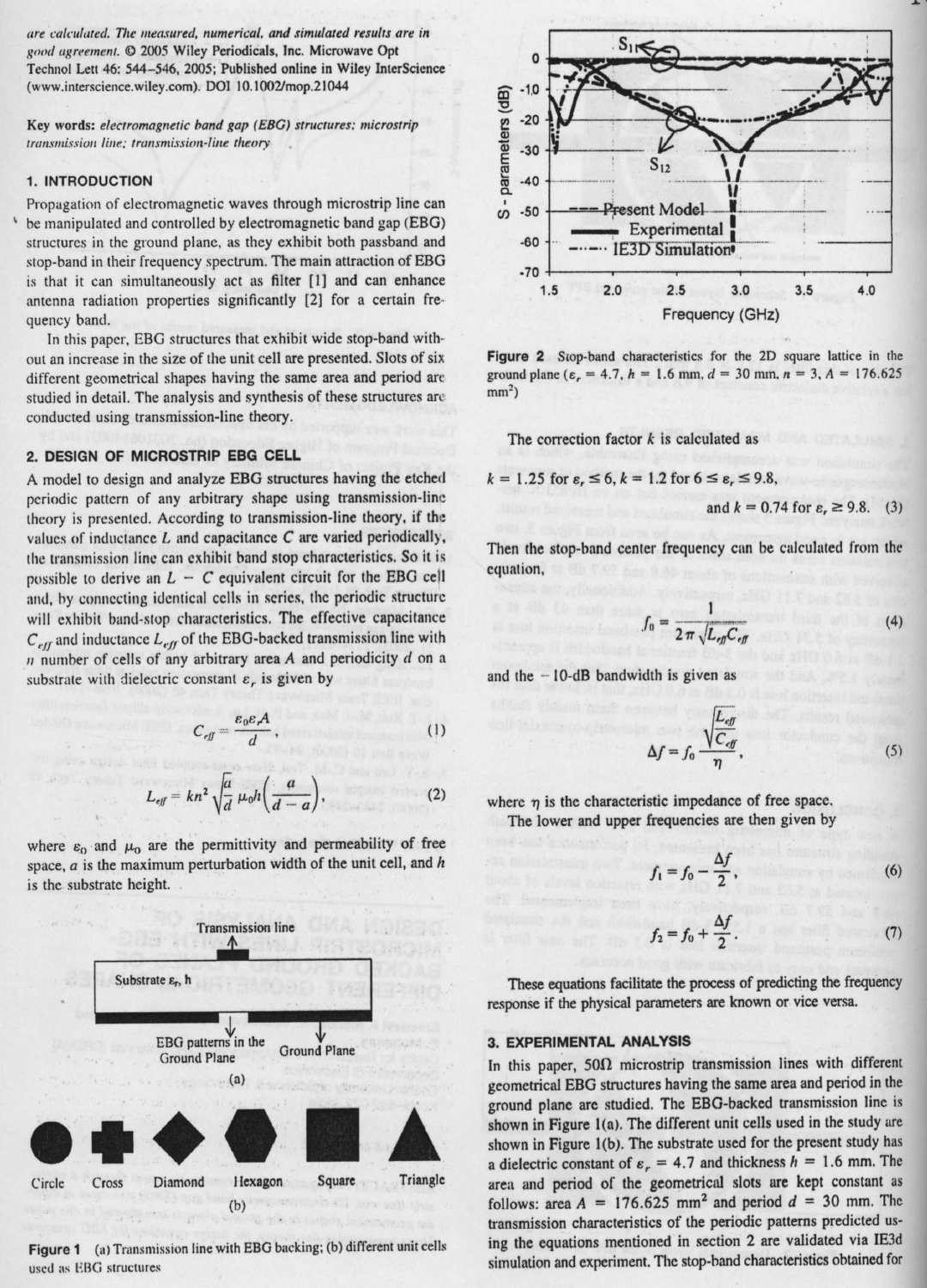TABLE 1 -10-**dB Bandwidth** Obtained for Different Slot Geometries ( $\varepsilon_r = 4.7$ ,  $h = 1.6$  mm,  $d = 30$  mm,  $n = 3$ , A = 176.**625 mm')**

| Slot<br>Geometry | Stop-Band      |               |               |
|------------------|----------------|---------------|---------------|
|                  | Experimental   | IE3D          | Predicted     |
| Circle           | $2.05 - 3.765$ | $2.1 - 3.675$ | $2.04 - 4.23$ |
| Cross            | $2.015 - 3.66$ | $2.2 - 3.65$  |               |
| Diamond          | 2.085-3.835    | $2.1 - 3.742$ |               |
| Hexagon          | $2.015 - 3.94$ | $2.05 - 3.62$ |               |
| Square           | $2.05 - 3.730$ | $2.0 - 3.575$ |               |
| Triangle         | $1.98 - 3.8$   | $2.0 - 3.85$  |               |

the 2D square lattice in the ground plane is shown in Figure 2. For all the periodic structures, the S-parameter characteristics show almost identical behavior, as compared with those of the circular patterns. The simulated values of the cutoff frequency and  $-10$ -dB bandwidth are found to be in good agreement with the predicted values and these results are given in Table 1. The slight change in the  $-10$ -dB bandwidth for different geometries may be due to the area approximation taken for the simulation and experiment.

Variation of the stop-band center frequency with dielectric constant is studied. The results obtained from the IE3D simulation are compared with the numerically predicted values and are depicted in Figure 3. The predicted and simulated  $-10$ -dB bandwidths are shown in Table 2.

#### **4. CONCLUSION**

An equivalence relation has been derived between the EBG parameters and the effective capacitance and inductance of the perturbed microstrip transmission line. The frequency response obtained via simulation, experiment, and numerical calculation are in good agreement, and thus validates the present design and analysis approach.  $S_{11}$  is found to be  $\sim$  0 dB in the entire  $-10$ -dB stop band of  $S_{21}$ , which shows that there is little radiation loss and thus confirms the EBG property **in the design** and analysis. Although **the relations** obtained **arc implemented for band gaps** centered around 3 GHz, the validity of this relation can be extended to other frequency **ranges and substrates.**

#### **ACKNOWLEDGMENT**

Sreedevi K Menon acknowledges Council of Scientific and Industrial Research (CSIR), India, for the award of a Senior Research Fellowship.